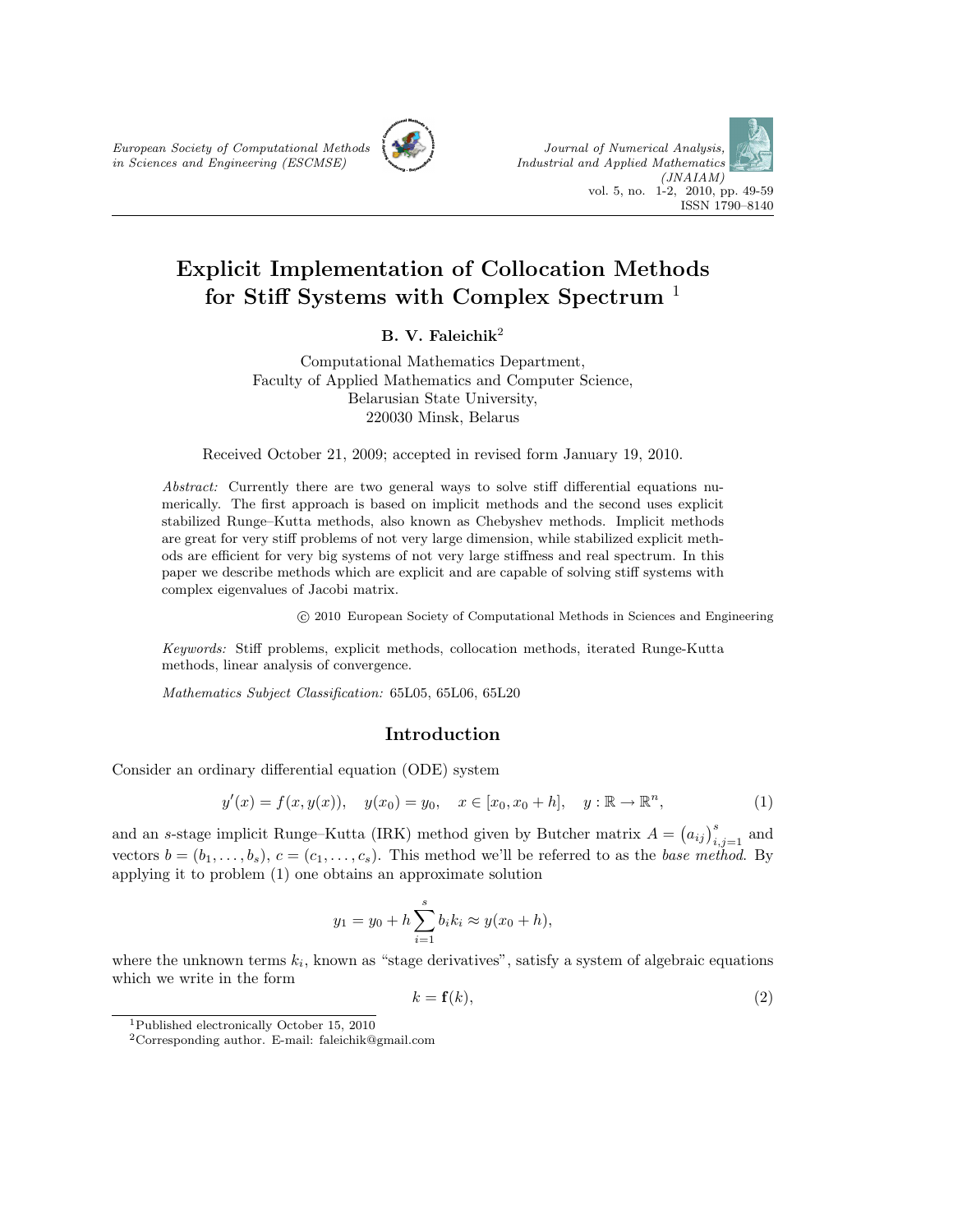$k = (k_1, \ldots, k_s)^T \in \mathbb{R}^{ns}$ ,  $\mathbf{f}(k) = (f_1(k), \ldots, f_s(k))^T$ ,  $f_i(k) = f(x_0 + c_i, y_0 + h \sum_{j=1}^s a_{ij} k_j)$ . An instructive description of standard approach to this system resolving, based on simplified Newton iteration, is given in [6, IV.8]. References to more recent works on further development of this approach can be found in [4]. All these methods exploit different types of Jacobi matrix  $\frac{\partial f}{\partial y}(y_0)$ factorization, which is expensive in case of very large  $n$ . The way of solving  $(2)$  we are going to suggest is a fixed-point-like iteration, resulting in an explicit algorithm which requires only evaluations of f. Initially our approach development was not connected with Runge–Kutta methods, the interested reader can find details in [3].

This paper is organized as follows. The first section is devoted to the theoretical issues: we begin with the derivation of the general form of our method, then perform the analysis of its linear convergence properties. Next follows the comparison of the method we call Euler-Picard iteration with the conventional Picard iteration. Finally the properties of general multistage processes are discussed. The second section contains some reasoning about practical implementation and displays the results of some simple numerical experiments to demonstrate the potentiality of our approach.

## 1 Generalized Picard iteration

Instead of solving  $(2)$  directly we introduce a fictitious variable t and, according to the principle of steadying [2], construct a differential equation such that its steady-state solution coincides with the solution of (2). This differential equation is

$$
k'(t) = -k(t) + \mathbf{f}(k(t))
$$
\n(3)

and we shall call it the *embedding equation*. The next step is to select an initial approximation  $k^{(0)}$  and trace for the sought steady state of (3) by means of some explicit  $\sigma$ -stage RK method (*auxiliary method*) with fictitious time step  $\tau$ . This results in an iterative process of the following general form:

$$
k^{(l+1)} = \Phi(k^{(l)}), \quad l = 0, 1, \dots, N-1,
$$
\n(4a)

$$
\Phi(k) = k + \tau \sum_{p=1}^{\sigma} \beta_p \big( \mathbf{f}(\mathbf{g}_p(k)) - \mathbf{g}_p(k) \big), \quad \mathbf{g}_p(k) = k + \tau \sum_{q=1}^{p-1} \alpha_{pq} \big( \mathbf{f}(\mathbf{g}_q(k)) - \mathbf{g}_q(k) \big).
$$
 (4b)

Here  $\alpha_{pq}$  and  $\beta_p$  are the coefficients of the auxiliary method. If explicit Euler method is used in (4) we obtain

$$
k^{(l+1)} = (1 - \tau)k^{(l)} + \tau \mathbf{f}(k^{(l)}),
$$
\n(5)

which for  $\tau = 1$  gives the conventional Picard iteration

$$
k^{(l+1)} = \mathbf{f}(k^{(l)}),\tag{6}
$$

or iterated Runge-Kutta method [5]. That's why we call (5) the Euler-Picard iteration (EPI) and (4) the generalized Picard iteration (GPI). Let us give a short summary of inherent GPI features: – the resulting method is explicit (no matrix factorizations involved);

– the cost is  $(\sigma s)$  evaluations of f per iteration;

– the cost can be reduced to  $N_f = \sigma$  per iteration if s parallel processors are available.

The justification of the proposed scheme we are going to perform is based on the linear convergence analysis (see [4] and related references).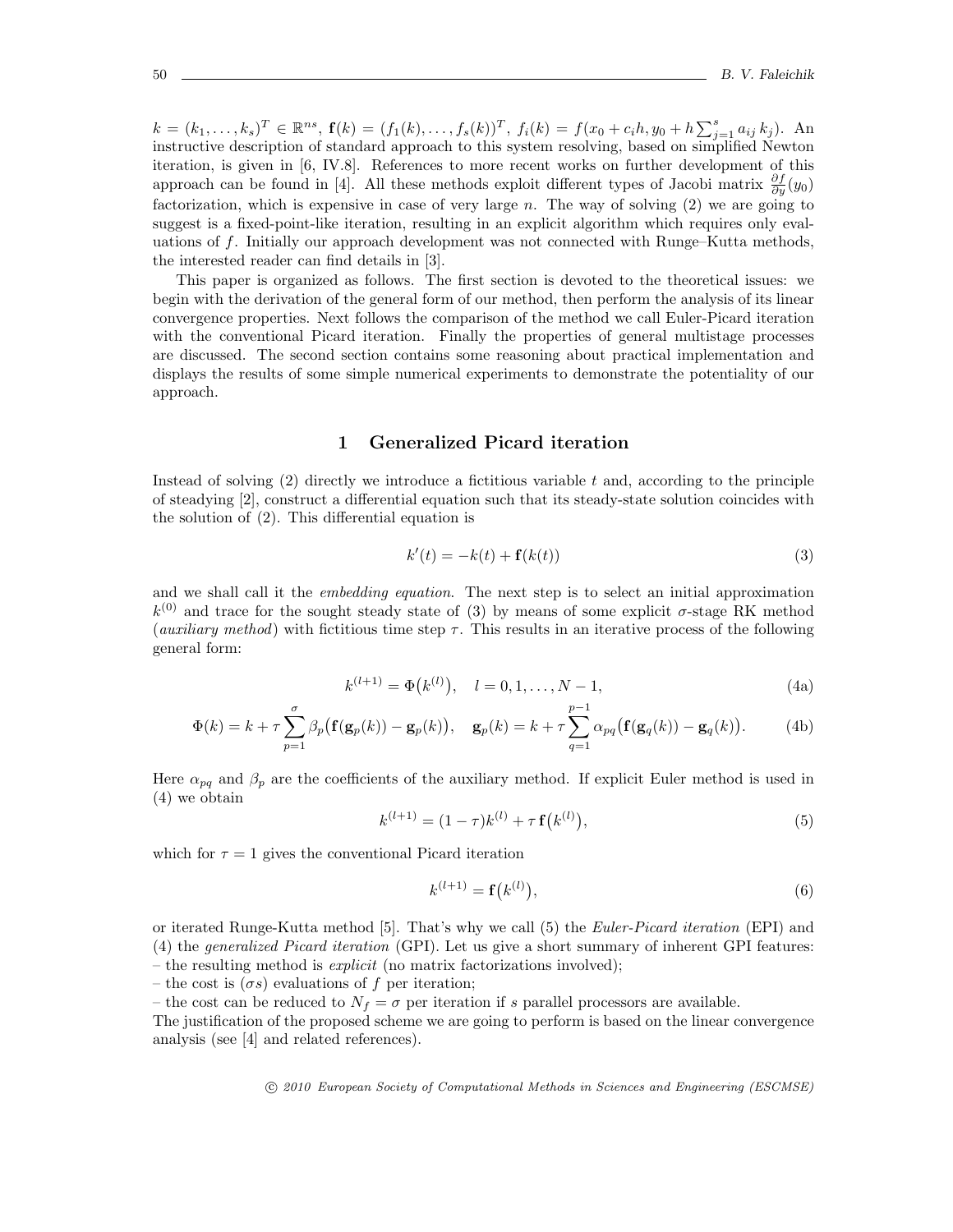#### 1.1 Linear convergence analysis

Consider linear test problem

$$
y'(x) = \lambda y(x), \quad y(0) = 1, \quad \lambda \in \mathbb{C}.\tag{7}
$$

The embedding equation (3) for this problem is

$$
k'(t) = (zA - I)k(t) + \lambda e,\tag{8}
$$

where  $z = \lambda h$ , A, as before, is Butcher matrix of the base method,  $e = (1, \ldots, 1)^T$ . Denote by  $\{\mu_j\}_{j=1}^s$  the eigenvalues of A. Consider matrix

$$
\Lambda(z) = zA - I \tag{9}
$$

and its spectrum  $\{\nu_j(z) = z\mu_j - 1\}$ . These eigenvalues play important role in linear convergence analysis of GPI (4), and before we proceed it is important to understand that everything we are going to discover for the scalar linear model (7) holds for arbitrary linear ODE system

$$
y'(x) = Jy(x), \quad y(0) = y_0, \quad y: \mathbb{R} \to \mathbb{R}^n,
$$
\n
$$
(7')
$$

as well. This is due to the fact that for (7′ ) the embedding equation is

$$
k'(t) = (hA \otimes J - I)k + e \otimes Jy_0,
$$

with eigenvalues of  $\Lambda = hA \otimes J - I$  being exactly equal to  $\nu_{ij} = h\lambda_i\mu_j - 1$ , according to the property of Kronecker product (here  $\{\lambda_i\}_{i=1}^n$  is the spectrum of  $J$ ).

Asymptotic stability analysis. Suppose that the matrix  $\Lambda(z)$  (9) is nonsingular, then the sought steady-state solution of (8) is  $k^* \equiv -\Lambda(z)^{-1}\lambda e$ . For our purposes it is helpful to know whether this solution is asymptotically stable. Thus consider a region  $D \subset \mathbb{C}$  such that for all  $z \in D$  asymptotic stability criterion holds. More precisely, we introduce

DEFINITION 1. We shall call the the region  $D \subset \mathbb{C}$  defined by

$$
D = \bigcap_{j=1}^{s} D_j, \quad D_j = \{ z \in \mathbb{C} : \text{Re}(z\mu_j - 1) < 0 \},\tag{10}
$$

the asymptotic stability region (of linear embedding equation) for given implicit RK method with Butcher matrix A.

PROPOSITION 1. Let A be an  $s \times s$  real matrix such that all its eigenvalues  $\{\mu_j\}$  have positive real parts. Then

$$
D \supset \widetilde{D} = \{ z \in \mathbb{C} : |\arg(x_0 - z)| < \alpha \},\tag{11}
$$

where  $x_0 = (\max_j \text{Re }\mu_j)^{-1}$ ,  $\alpha = \pi/2 - |\max_j \text{arg }\mu_j|$ , D is asymptotic stability region (10) of RK method corresponding to A.

The proof of this proposition is based on straightforward investigation of the geometric shape of the region (see figure 1).

Hereafter we restrict ourselves to the well-known class of collocation RK methods, namely Gauss (of order 2s), Radau IIA (of order  $2s - 1$ ) and Lobatto IIIA (of order  $2s - 2$ ) methods. All these methods are A-stable so their matrices do satisfy the conditions of proposition 1. Corresponding values of  $\alpha$  and  $x_0$  are given in table 1. It is interesting that these parameters for Gauss and Lobatto IIIA methods of same order are identical. Note also that for fixed s Lobatto methods have widest D, which is due to the presence of zero eigenvalue.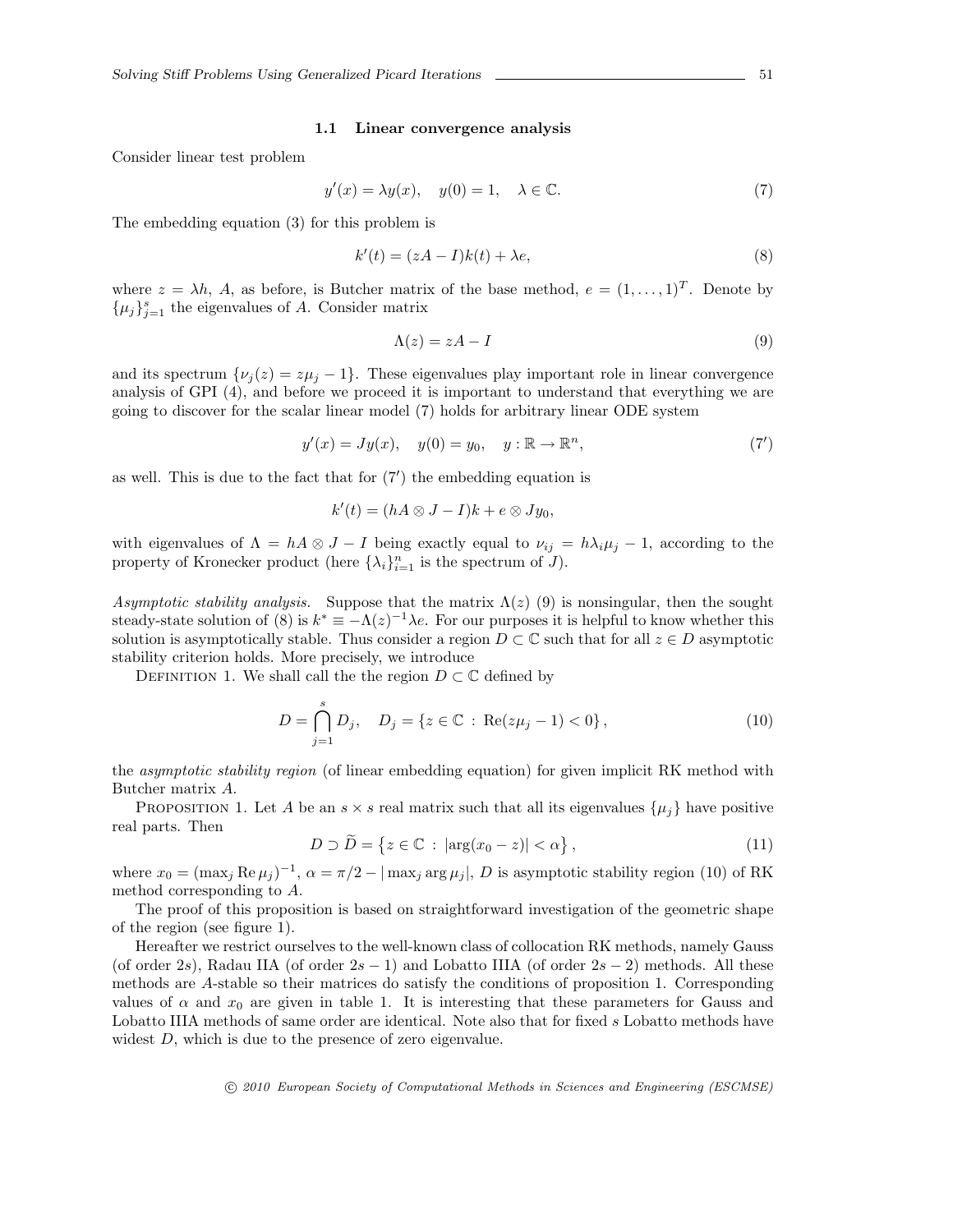

Figure 1: Asymptotic stability regions (gray) and boundaries of their approximations  $\tilde{D}$  for Radau IIA methods.

| S       |              |               |                     |       |              |       |              |                           |                |                                 |              |       |
|---------|--------------|---------------|---------------------|-------|--------------|-------|--------------|---------------------------|----------------|---------------------------------|--------------|-------|
|         | $\alpha$     | $x_0$         | $\alpha$            | $x_0$ | $\alpha$     | $x_0$ | $\alpha$     | $x_0$                     | $\alpha$       | $x_0$                           | $\alpha$     | $x_0$ |
| Gauss   | $60^{\circ}$ | 4             | $46.3^\circ$        | 4.6   | $38.4^\circ$ | 6.3   | 33.1<br>10   | $\overline{ }$<br>ാ<br>.ں | $29.2^\circ$   | 8.9                             | $26.4^\circ$ | 9.9   |
| Radau   | 70<br>54.7   | $\Omega$<br>ບ | $2^{\circ}$<br>41.3 | 3.6   | $33.9^\circ$ | 5.5   | $29.2^\circ$ | 6.3                       | $25.8^\circ$   | $\overline{ }$<br>$\cdot \circ$ | $23.3^\circ$ | 8.9   |
| Lobatto | $90^{\circ}$ | $\Omega$<br>∠ | $60^\circ$          | 4     | $46.3^\circ$ | 4.6   | $38.4^\circ$ | 6.3                       | 9910<br>OO . T | $\overline{ }$<br>ാ<br>ن.       | $29.2^\circ$ | 8.9   |

Table 1: Parameters of asymptotic stability regions for collocation RK methods.

Linear convergence criterion. Application of some GPI (4) to the problem (7) gives an iterative process of the form

$$
k^{(l+1)} = R(\tau \Lambda(z))k^{(l)} + P(\tau \Lambda(z))\lambda e,
$$
\n(12)

where  $R$  is the stability polynomial of the auxiliary method,  $P$  is another polynomial depending on this method as well. The following trivial yet important statement in fact is a citation of the well-known result from numerical linear algebra.

PROPOSITION 2. Linear GPI (12) converges iff the spectral radius of  $R(\tau \Lambda(z))$  is less than 1, or equivalently iff all eigenvalues of  $\tau \Lambda(z)$  lie in the stability region of auxiliary RK method, i.e.

$$
|R(\tau(z\mu_j-1))|<1 \quad \forall j=1,\ldots,s.
$$

Remark. The global convergence rate (see, e.g., [8, pp. 105-106]) is

$$
r(z,\tau) = \max_{j} |R(\tau(z\mu_j - 1))|.
$$
\n(13)

This proposition is the key to the following questions:

- (Q1) What auxiliary method should be chosen in (12) in order to achieve fastest convergence?
- (Q2) What value of  $\tau$  should be taken for this purpose?
- (Q3) When it is possible to achieve convergence of a GPI with given auxiliary method by means of changing  $\tau$ ?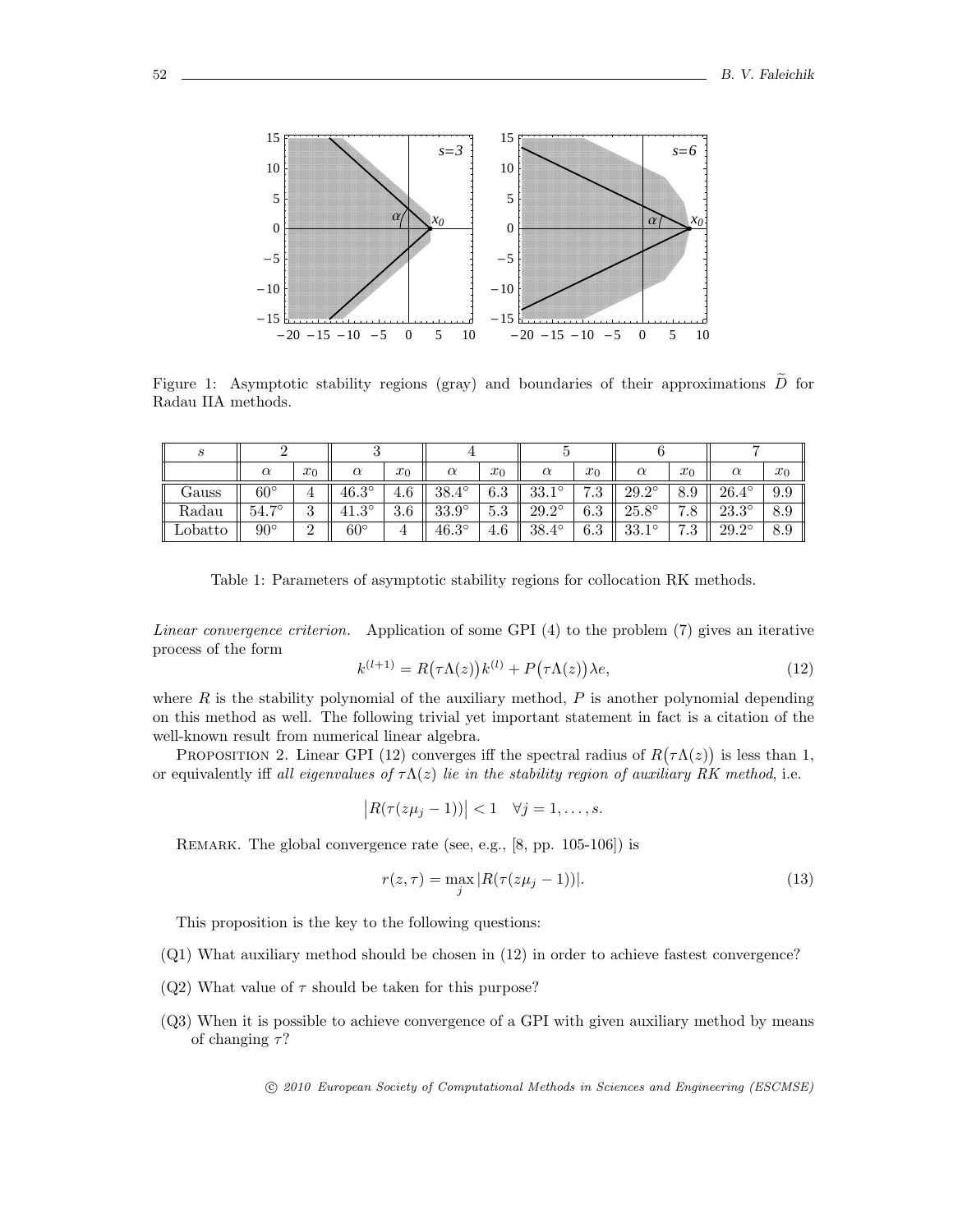

Figure 2: Examples of subsets  $\Omega$  (14) for Radau IIA methods with s=3 and s=6.

Before answering these questions let's make the reasoning more concrete. Consider a class of linear problems (7) such that  $z \in Z \subset \mathbb{C}$  (this generalizes the case of linear ODE system (7') with  $h\lambda_i \in Z$ ,  $i = 1, \ldots, n$ . By  $\Omega$  denote the subset of complex plane where the eigenvalues of corresponding matrices  $\Lambda(z)$  (9) are located:

$$
\Omega = \bigcup_{j=1}^{s} (\mu_j Z - 1). \tag{14}
$$

The examples of subsets  $\Omega$  corresponding to  $Z = (-50, 0)$  and  $Z = (-50, 0) + i(-25, 25)$  for Radau IIA methods are given in figure 2. Finally, let  $S$  be the stability region of auxiliary RK method:  $S = \{q \in \mathbb{C} : |R(q)| < 1\}$ . The answers to the above questions are the following.

- (A1) An optimal auxiliary method for given class of problems should have a stability polynomial R such that  $|R(q)|$  is minimal possible over  $q \in \tau\Omega$ .
- (A2) The value of  $\tau$  should be small enough to satisfy  $\tau\Omega \subset S$  but large enough to have  $|R(q)| \to \text{min}$  for all  $q \in \tau\Omega$ , since  $\min_{q \in \tau\Omega} |R(q)| \to 1$  as  $\tau \to 0$ .
- (A3) For a given auxiliary method it is possible to achieve convergence of corresponding GPI by means of changing  $\tau$  only when S and  $\Omega$  have compatible shapes, i. e. if  $\exists \tau > 0$  such that  $\tau\Omega \subset S.$

#### 1.2 Euler-Picard iteration versus conventional one

The above results allow us to easily compare EPI method (5) with traditional Picard iteration (6). Recall that both methods are representatives of GPI family (4) and use explicit Euler method as auxiliary one. The difference is that Picard iteration uses fixed fictitious time step size  $\tau = 1$ . Due to the item (A2) of the above list, this results in severe limitations on the size of region  $\Omega$  (14):

$$
\Omega \subset S_{Euler} = \{ q \in \mathbb{C} : |1 + q| < 1 \},\tag{15}
$$

and consequently on the step size  $h$ . That's why conventional Picard iteration is not appropriate for stiff problems.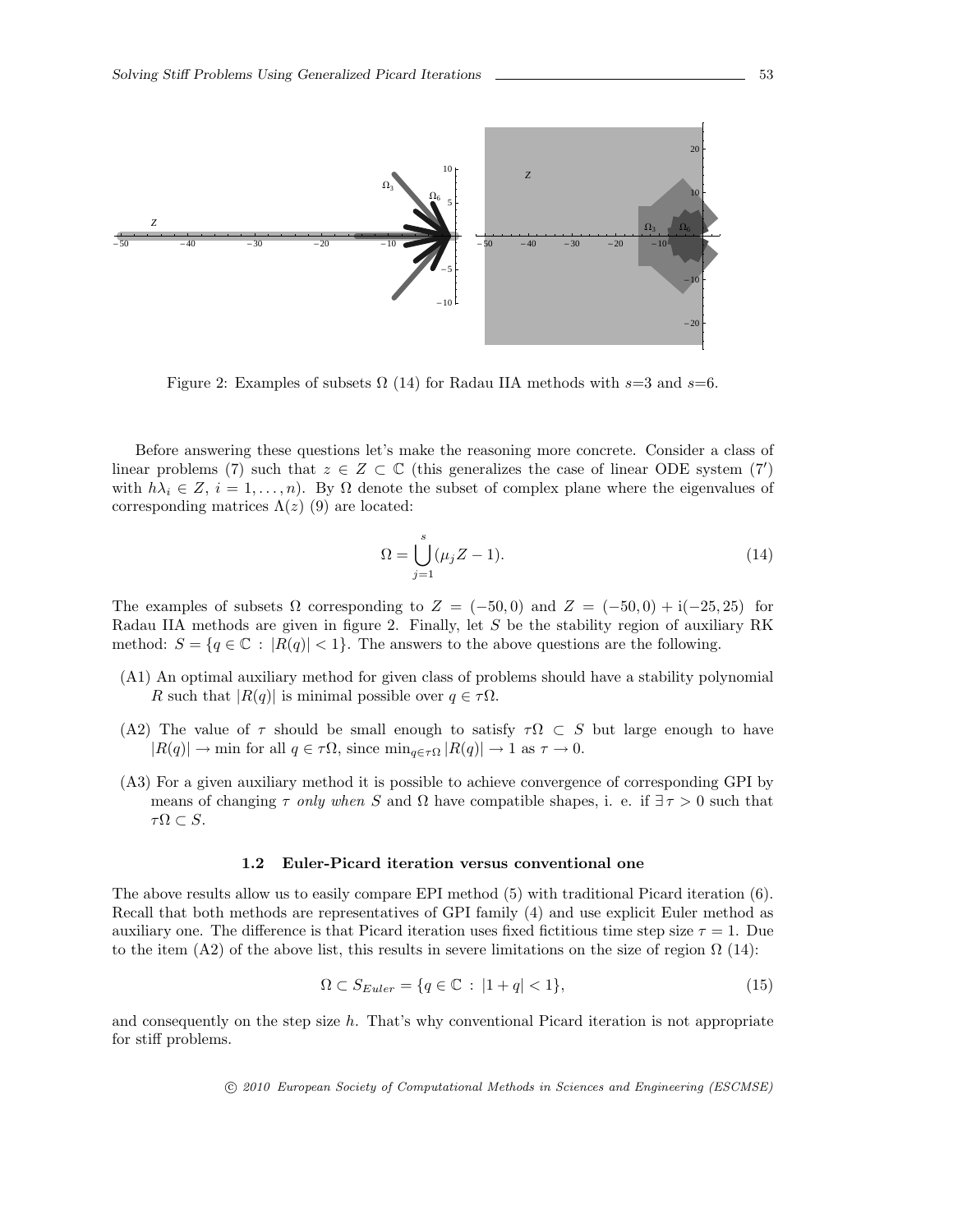On the other hand, Euler-Picard iteration (5) has freedom of choice for the parameter  $\tau$ , thus admitting much larger values of  $h$ . More precisely this is expressed in the following statement and the corollary.

PROPOSITION 3. Consider Euler-Picard iterative process (5) for the linear ODE system (7'):

$$
k^{(l+1)} = (1 - \tau)k^{(l)} + \tau(hA \otimes J)k^{(l)} + \tau e \otimes Jy_0.
$$
 (16)

Let  $D$  be the asymptotic stability region (10) corresponding to the Butcher matrix  $A$ . Suppose that spectrum Z of matrix  $hJ$  satisfy  $Z \subset D$ ,  $i = 1, ..., n$ . Then there exists  $\tau_0 > 0$  such that (16) converges for all positive  $\tau < \tau_0$ .

*Proof.* From  $Z \subset D$  it follows that  $\Omega \subset \mathbb{C}^-$  (see the definitions of D (10) and  $\Omega$  (14)). Since  $\Omega$ is bounded it is always possible to select  $\tau_0 > 0$  such that subset  $\tau \Omega$  fits in circle (15). This implies convergence of (16) due to proposition 2.  $\Box$ 

COROLLARY. Let all eigenvalues of matrix J satisfy  $|\arg(-\lambda_i)| < \alpha$ , where  $\alpha$  is the parameter of asymptotic stability region as defined in proposition 1 (see also table 1). Then for any  $h > 0$ there exists  $\tau_0 > 0$  such that (16) converges for all positive  $\tau < \tau_0$ .

## 1.3 Multistage auxiliary methods

As we can see from above, EPI  $(5)$  in fact has quite decent properties of convergence on stiff problems. The natural question now is

(Q4) Is there any advantage of using multistage auxiliary methods in GPI (4), when compared to simple  $\sigma$  iterations of EPI (5)?

To answer this question in terms of linear convergence analysis we're going to find weak points of EPI and then try to patch them up by using multistage methods. By  $d(\tau \Omega, \partial S)$  denote the distance between  $\tau\Omega$  and the boundary of S:

$$
d(\tau \Omega, \partial S) = \inf_{\omega \in \Omega, q \in \partial S} |\tau \omega - q|.
$$
 (17)

According to (13), the convergence speed of any GPI can be arbitrary small as  $d(\tau \Omega, \partial S) \to 0$ . In case of EPI we have  $S = S_{Euler}$  (15), so the troubles begin when, in particular,

i)  $\exists \omega \in \Omega$  such that  $\arg \omega \approx \pi/2$ ,  $|\omega| \gg 1$ , and

ii)  $\exists \omega_1, \omega_2 \in \Omega$  such that  $|\omega_1|/|\omega_2| \gg 1$ .

In both cases we have to take very small values of  $\tau$  to fit  $\tau\Omega$  into  $S_{Euler}$  and also inevitably have  $d(\tau \Omega, \partial S_{Euler}) \ll 1$ . And of course no convergence of EPI can be expected if

iii)  $\Omega \not\subset \mathbb{C}_-$ .

Now we shall show that in all these three cases it is possible to take advantage of using some special auxiliary methods in (4).

Contour-optimized stability polynomials The basic idea is to construct special stability polynomials in order to minimize the value of  $|R(q)|$  over some region of the complex plane. Since we have freedom of selecting the value of  $\tau$  we are concerned not about the *area* of stability domain, but rather about its shape. Another important aspect is that we are not restricted by the order conditions, like in the case of traditional Chebyshev RK methods, and require the auxiliary method to be only of order zero. Thus we are constructing polynomials of the form

$$
R_{\sigma}(q) = 1 + \sum_{j=1}^{\sigma} a_j q^j,
$$
\n(18)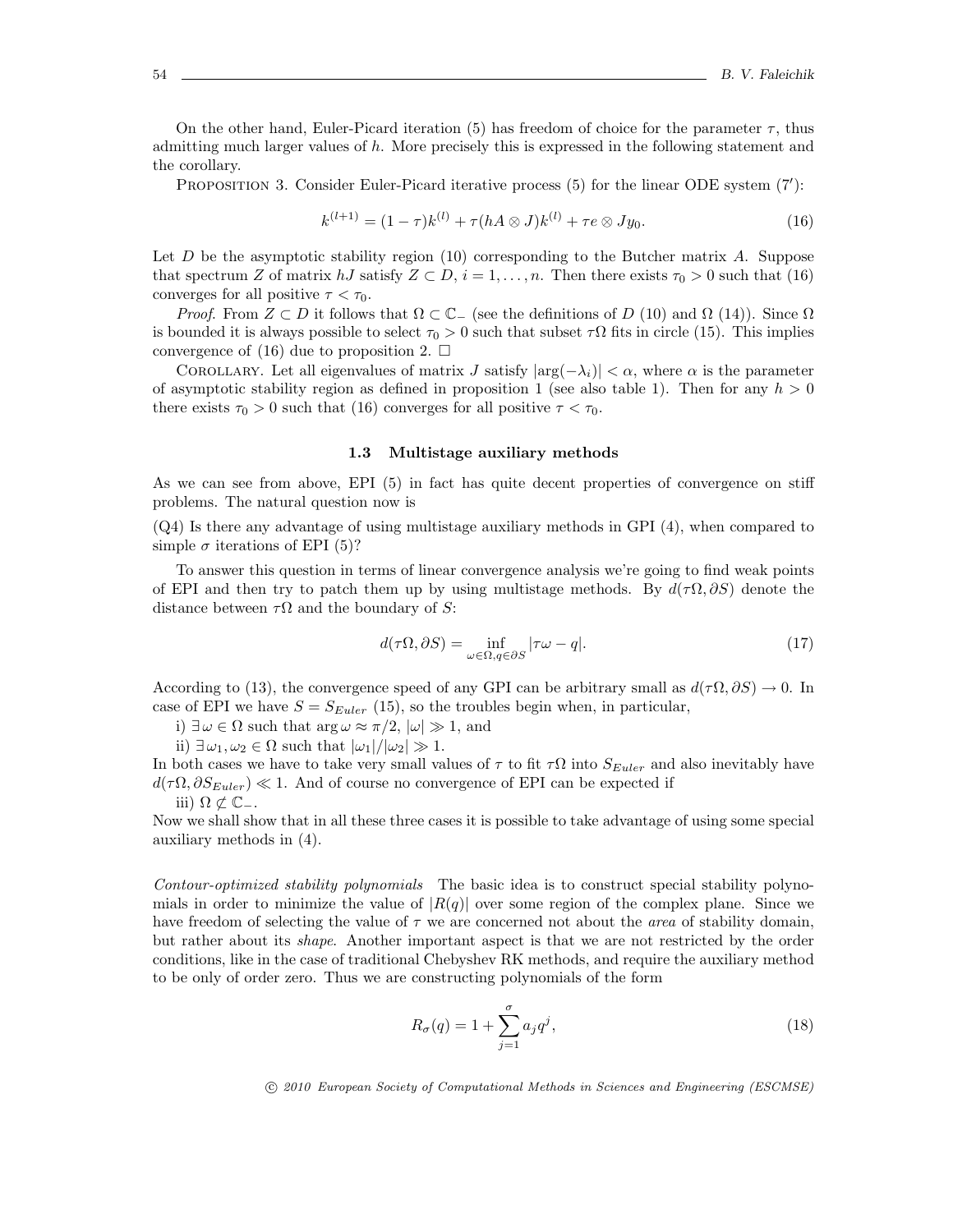such that

$$
F(a_1, \dots, a_{\sigma}) = \oint_C |R_{\sigma}(q)|^2 dq \to \min,
$$
\n(19)

where  $C$  is a closed contour bounding the region of interest. There are several ways of resolving quadratic programming problem (19). In this work we used the straightforward one: after representing  $R_{\sigma}$  in the trigonometric form we have that the unknown vector  $a = (a_1, \ldots, a_{\sigma})^T$  is the solution to the linear system

$$
Qa = p,\tag{20}
$$

where  $Q = (\oint_C \rho^{i+j} \cos((i-j)\varphi) dq)_{i,j=1}^{\sigma}$ ,  $p = (\oint_C \rho^i \cos i\varphi dq)_{i=1}^{\sigma}$ . The drawback is that condition number of the matrix  $Q$  increases quickly with growth of  $\sigma$ . Another, perhaps more stable approach, can be based on the construction of orthogonal polynomial system with respect to the scalar product  $(u, v) = \oint_C u(q) \overline{v(q)} dq$ .

After resolving (19) we construct corresponding auxiliary explicit RK method by means of simple composition of one- and two-stage methods as described in  $[7]$ . It is clear that the choice of C crucially influences the properties of iterative process (4) and ideally should depend on problem (1). The general strategy we suggest is to take the boundary of a unit circle segment:

$$
C = C(\theta) = {\rho e^{i(\pi - \theta)}}_{\rho \in [0,1]} \cup {e^{i(\pi + \varphi)}}_{\varphi \in [-\theta, \theta]} \cup {\rho e^{i(\pi + \theta)}}_{\rho \in [0,1]}.
$$
 (21)

Figure 3 displays the portraits of obtained stability regions and plots of  $|R_{\sigma}(z)|$  along  $z \in C(\theta)$ , for the cases of  $\sigma = 5$  and  $\sigma = 20$ ,  $\theta = \frac{\pi}{3}$ ,  $\frac{\pi}{2}$ ,  $\frac{2\pi}{3}$  and  $\frac{5\pi}{6}$ . Comparing these regions with figure 2 we see that the optimized stability polynomials for smaller angles  $\theta$  are appropriate for the case of real spectrum of Jacobi matrix. The increasing of  $\theta$  results in slower general convergence rate but admits convergence for wider range of complex eigenvalues. Note also that for  $\theta > \frac{\pi}{2}$  we don't get  $|R_{\sigma}(q)| < 1 \ \forall q \in C(\theta)$ , so the approach we use may not be optimal. Nevertheless the constructed stability polynomials possess more attractive properties than  $R_{\sigma}(q) = (1+q)^{\sigma}$  (which is the stability polynomial of  $\sigma$  Euler-Picard iterations (5)).

Let's recall the items  $i$ ) – iii) from above, where we described the difficult cases for the EPI. Comparing the stability regions from figure 3 with (15) we see that generalized Picard iterations with the constructed auxiliary methods for  $\theta = \frac{\pi}{2}$  will perform much better in the case i), since their stability regions cover the segment [−i, i] of imaginary axis. Another important fact is that the optimized stability polynomials for  $\theta \geq \frac{\pi}{2}$  admit convergence in the case iii) (see figures 2  $(right)$  and  $3)^3$ .

As for the item ii), which is the case of very small and very large eigenvalues of Jacobi matrix, this problem is an intrinsic one for all GPI family. It is due to the fact that the general requirement of minimizing the module of stability polynomial falls into contradiction with the natural restriction  $R_{\sigma}(0) = 1$ . The only thing we can do in this situation is to construct stability polynomials with fastest possible decay near the zero, i. e. with maximum slope  $R'_{\sigma}(0)$ . For  $\sigma$  iterations of EPI we have  $\frac{d}{dq}(1+q)^{\sigma}\Big|_{q=0} = \sigma$ . On the other hand, the  $C(\pi/3)$ -optimized stability polynomial  $R_{20}$  has  $R'_{20}(0) = 23.0246$ . Moreover, it is possible to achieve greater values of the slope using some fixed value for  $a_1$  in (18). So, the answer to the question 4 from above is

(A4) Appropriately constructed multistage auxiliary methods generally have better linear convergence properties than one-stage Euler-Picard iteration.

In terms of contour-optimized stability polynomials which we considered, "appropriately constructed" means that the choice of  $\theta$  should depend on the distribution of Jacobi matrix eigenvalues. Ideally the solver code should analyze the problem and select  $\theta$  and  $\tau$  adaptively on each step.

<sup>&</sup>lt;sup>3</sup>On the one hand, this looks unnatural because in this case the corresponding embedding equation (8) does not have asymptotic stability property. On the other, we are interested in the convergence of (12) rather than in the approximation of embedding equation solution.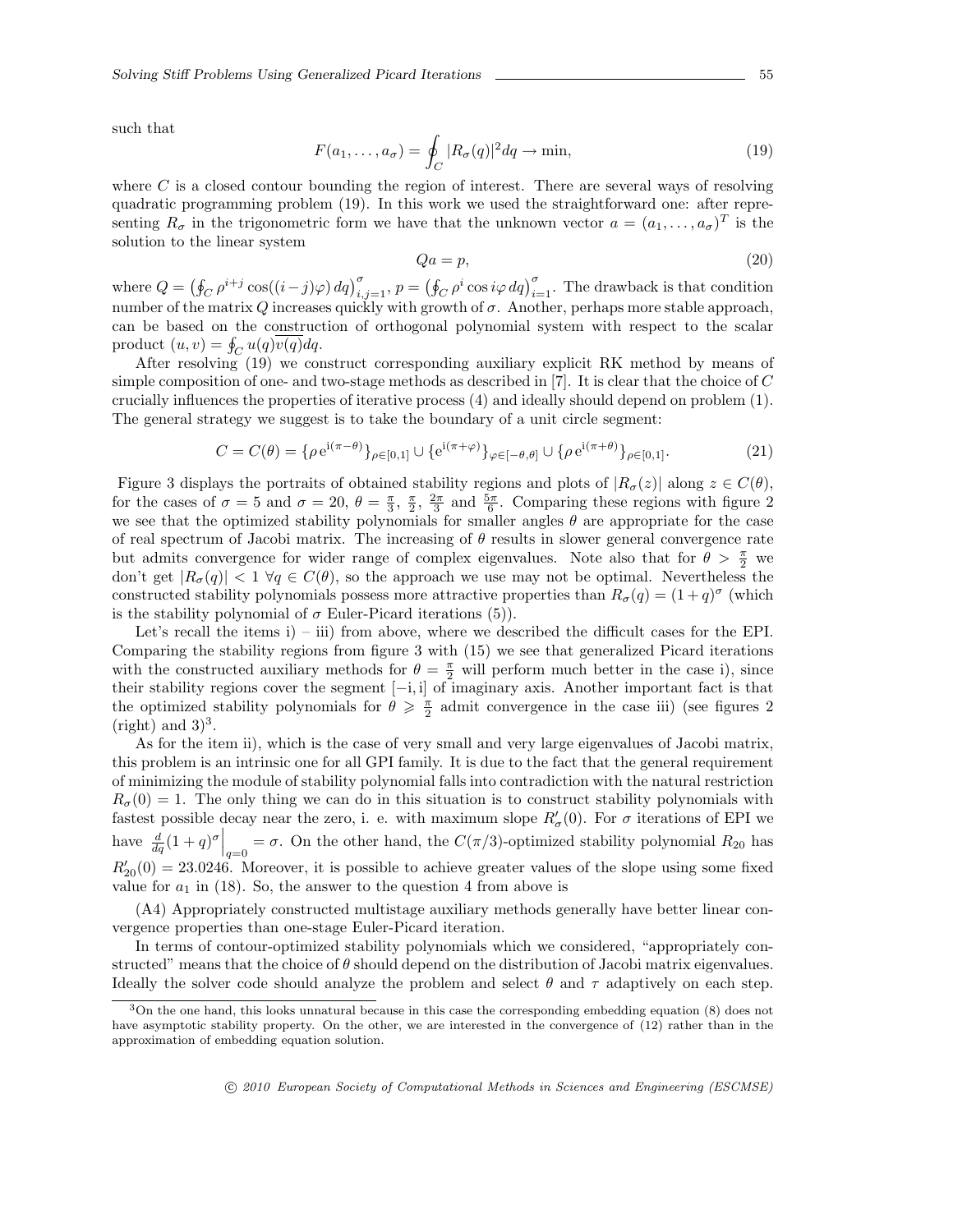

Figure 3: Stability regions of  $C(\theta)$ -optimized auxiliary methods,  $\theta = \frac{\pi}{3}, \frac{\pi}{2}, \frac{2\pi}{3}$  and  $\frac{5\pi}{6}, s=5$  (upper) and  $s=20$ .

Currently such an algorithm is one of the subjects for further research. On the other hand, as it is seen from figure 3,  $\theta = \frac{\pi}{2}$  is a good universal choice for rather wide class of stiff problems, namely the problems with eigenvalues lying in the corresponding asymptotic stability region of the base RK method (recall definition 1 and figure 1).

# 2 Numerical examples

Extrapolated initial approximation A very important moment for the implementation of GPI (4) is the sane choice of initial approximations  $k^{(0)}$ . Since the base methods we choose are collocation ones it is reasonable to exploit the approach which is used in classic codes like RADAU5 [6]. The idea is simple. Collocation methods for problem (1) provide a continuous polynomial approximation  $u \approx y$  defined as

$$
u(x) = y_0 + h \sum_{i=1}^{s} k_i \int_0^{\frac{x - x_0}{h}} \varphi_i(\xi) d\xi,
$$
 (22)

where  $\varphi_i$  are Lagrange basis functions,  $\varphi_i(c_j) = \delta_{ij}$ . On the intervals where the solution changes slowly the collocation polynomial (22) can give a good approximation not only for  $x \in [x_0, x_0 + h]$ but for  $x > x_0 + h$  as well. Thus if  $u^{(N)}$  is a final approximation to u (22) on the current step of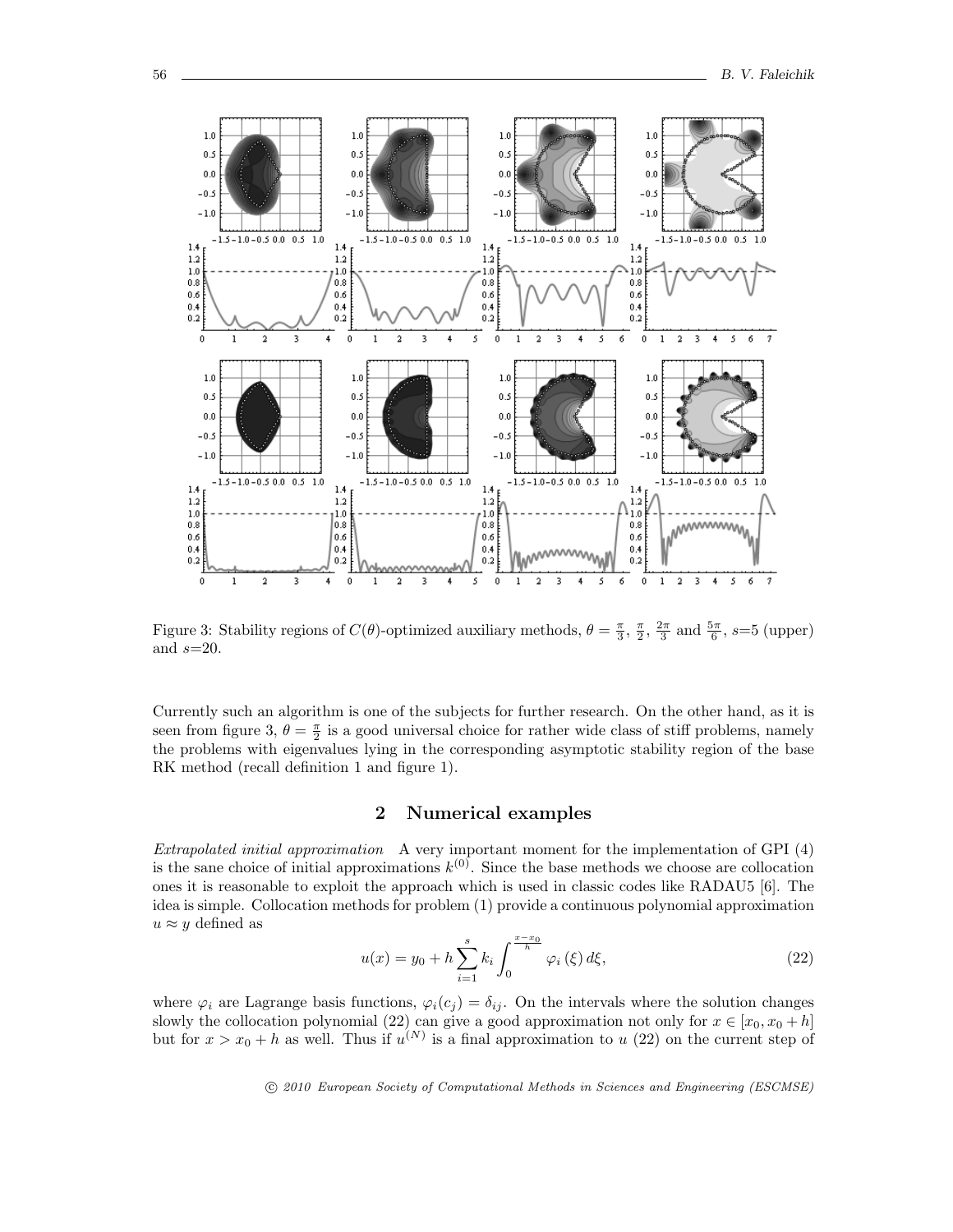

Figure 4: Work-precision diagram for Robertson problem.

length h, then on the next step of length  $\hat{h}$  we need an initial collocation polynomial  $\hat{u}^{(0)}$ , defined by coefficients  $\hat{k}_i^{(0)}$ , such that  $\hat{u}^{(0)}(x) = u^{(N)}(x) \,\forall x$ . This results in

$$
\hat{k}_i^{(0)} = \sum_{j=1}^s k_j^{(N)} \varphi_j (1 + \delta c_i), \quad i = 1, \dots, s,
$$
\n(23)

where  $k_j^{(N)}$  are the coefficients corresponding to  $u^{(N)}$ ,  $\delta = \hat{h}/h$ .

This technique significantly improves the convergence of generalized Picard iterations and is effectively used in the following numerical experiments.

### 2.1 Robertson problem

Our experimental code is written in Mathematica language and does not implement automatic step size and error control yet. The demonstration of the GPI methods potentiality begin with the well-known Robertson problem (see, e. g., [6, p. 11]). To skip the boundary layer we take initial condition  $y_0 = \tilde{y}(50000) = (0.03245985, 1.341396 \times 10^{-7}, 0.96754001)^T$ , where  $\tilde{y}$  is the solution of Robertson problem computed by RADAU5 code with  $\tilde{y}(0) = (1, 0, 0)^T$ ,  $atol = rtol = 10^{-15}$ . The interval of integration is [0, 1000]. The mesh is fixed and imitates "stepsize acceleration":  $h_1 = 0.1$ ,  $h_i = \min(1.25 h_{i-1}, 1.75), i = 2, \ldots, 580, h_{581} = 0.874042$  (to get the endpoint equal exactly to 1000).

The stopping criterion in (4) is based on the defect control:

$$
||\mathbf{f}(k^{(l)}) - k^{(l)}|| \leqslant \frac{C_0}{h} \times tol,
$$
\n<sup>(24)</sup>

where  $C_0 = 0.3$ , tol is an accuracy controlling parameter. The presence of  $h^{-1}$  is due to the idea that large step sizes require more accurate approximations. The fictitious time step  $\tau$  should also depend on h and, surely, on the spectral radius of the Jacobi matrix J at  $y_0$ , which is equal to  $\rho = 9683.49$  in our case. The general formula for  $\tau$  is

$$
\tau = \frac{0.9}{h \, \rho \, \mu_0 + 1},\tag{25}
$$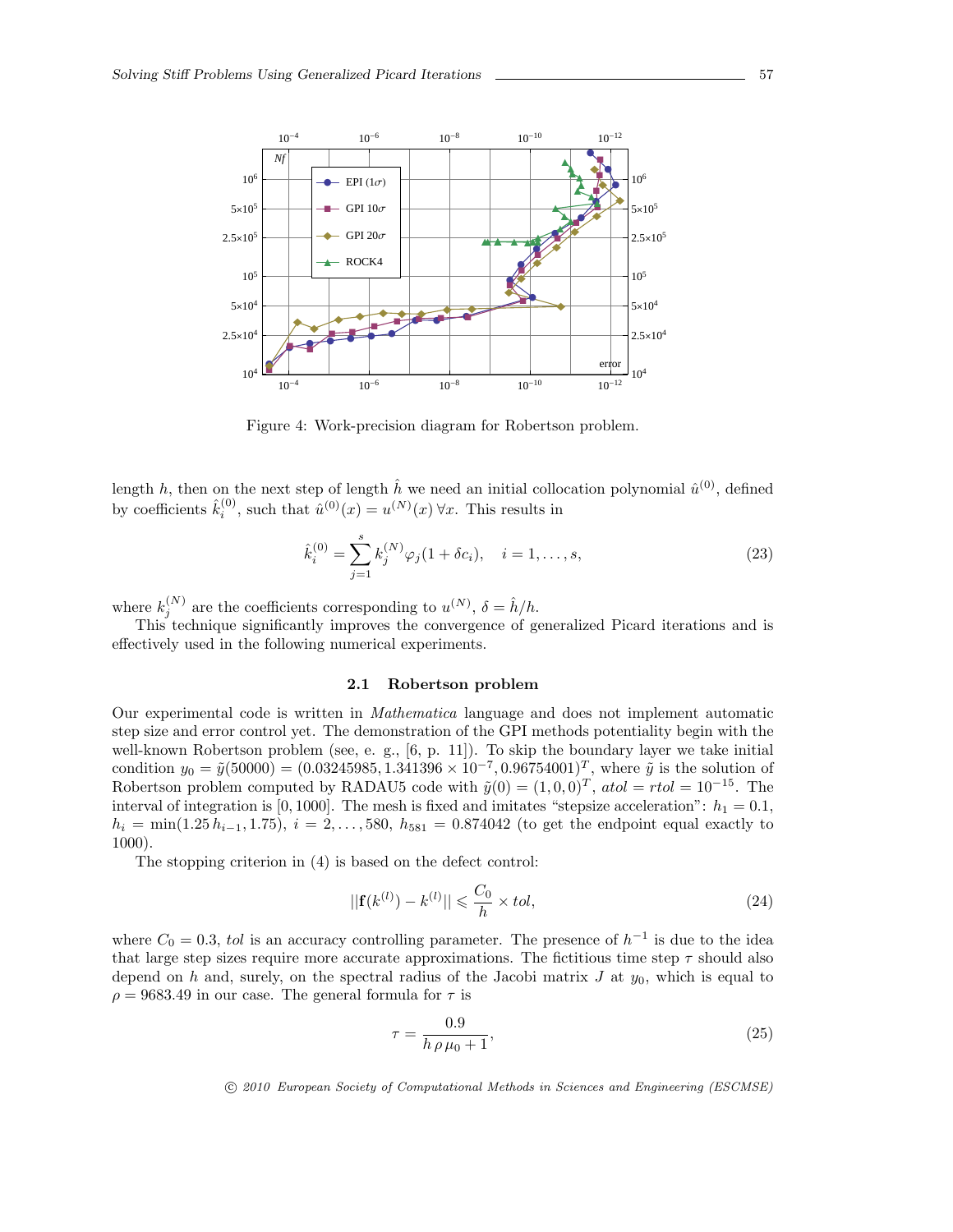

Figure 5: Work-precision diagram for linear problem (26).

where 0.9 is an "insurance factor",  $\mu_0 = \max_j |\text{Re }\mu_j|, \{\mu_j\}$  is, as before, spectrum of Butcher matrix. Since all eigenvalues of J are real we use  $C(\pi/3)$ -optimized auxiliary methods with  $\sigma = 1$ , 10 and 20. For  $\sigma = 1$  we clearly have slightly tuned Euler-Picard iteration (5). The base method is celebrated Radau IIA method of order 5,  $s = 3$ .

For comparison we used ROCK4 solver implementing 4th order Chebyshev methods [1] with supplied value of spectral radius equal to 9700. For GPI methods tolerances  $tol_i = 10^{-5-\frac{1}{2}i}$ ,  $i = 1, \ldots, 20$ , were used, and the fixed grid described above. For ROCK4 we took  $atol_i = rtol_i =$  $10^{-\frac{1}{2}i}$ ,  $i=1,\ldots,29$ . As an exact solution we used the one obtained by RADAU5 solver with  $rtol = atol = 10^{-15}$ . Euclidean norms of absolute errors at the endpoint and total numbers of f evaluations  $N_f$  are gathered in the diagram (figure 4).

It is necessary to emphasize that these results for GPI methods were obtained in a straightforward way and we expect significant improvement in the presence of step size end error control mechanisms. Nevertheless we see that for medium tolerances our methods perform significantly better than Chebyshev method, while for small tolerances the difference is not so big. It is also interesting that for big tolerances methods with smaller  $\sigma$  are more effective while small tolerances give advantage to the process with greater number of stages. On the other hand all the considered GPIs performed approximately in the same manner, so it is hard to give general recommendations for choosing  $\sigma$  as yet.

#### 2.2 Linear system with complex spectrum

Chebyshev methods are constructed to have extended stability domain along the negative real axis, so it is natural to expect problems with ROCK4 in the case of complex eigenvalues presence. Thus we continue numerical experiment with the simple linear problem

$$
y'(x) = \begin{pmatrix} -1000 & 1000 \\ -1000 & -1000 \end{pmatrix} y(x) + \begin{pmatrix} 100 \\ -200 \end{pmatrix}, \quad y(0) = \begin{pmatrix} -100 \\ 200 \end{pmatrix}.
$$
 (26)

The spectrum of the system matrix is  $\lambda_{1,2} = -1000 \pm 1000$  i. The interval of integration is [0, 1000], so it includes the boundary layer. The mesh for GPI methods is fixed, as before:  $h_1 = 0.001$ ,  $h_i = \min(1.5 h_{i-1}, 10), i = 2, \ldots, 120, h_{121} = 7.55652$ . The eigenvalues  $\lambda_{1,2}$  lie near the border of